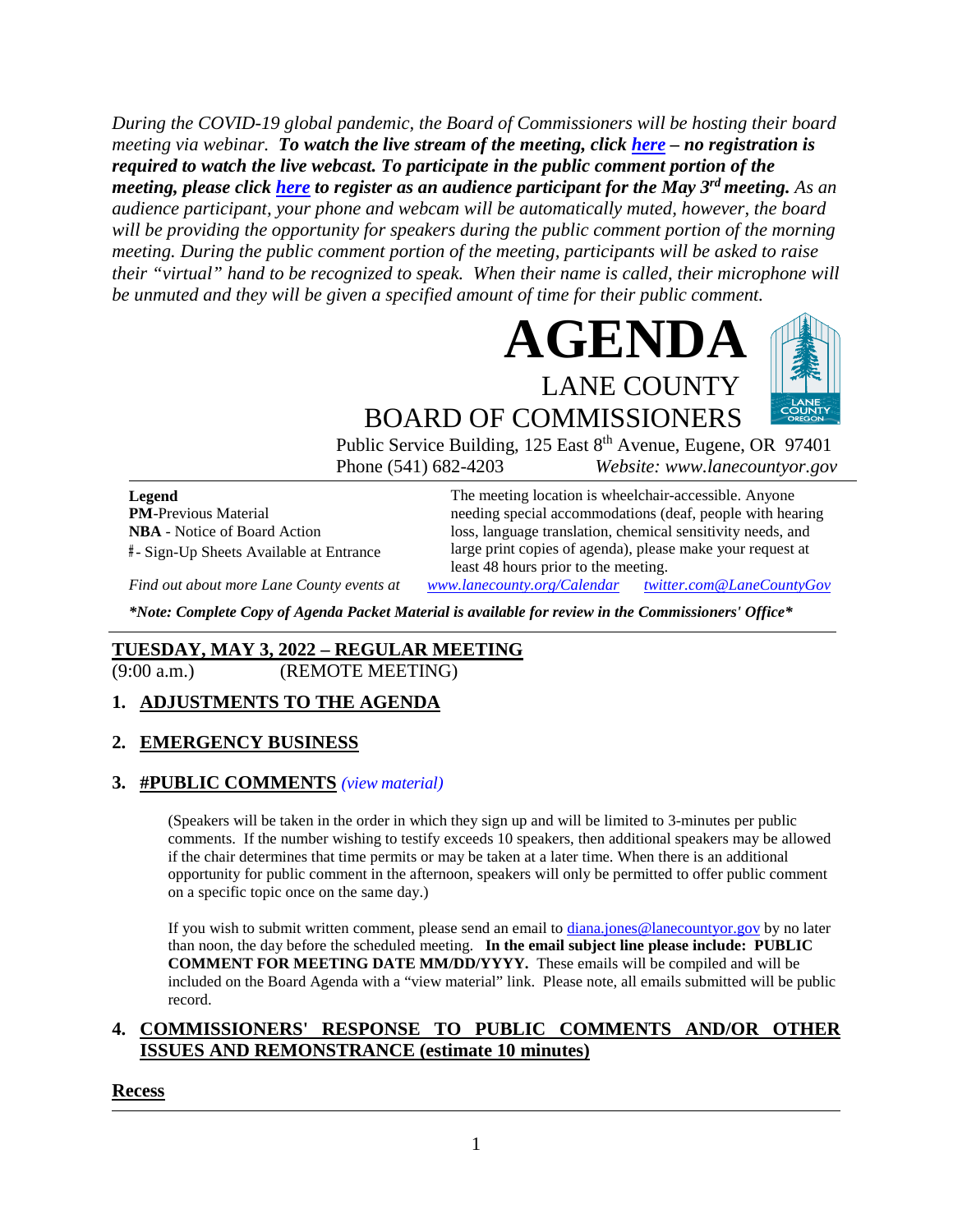## **TUESDAY, MAY 3, 2022 – JOINT MEETING: BOARD OF HEALTH / BOARD OF COMMISSIONERS**

(Following Board of Commissioners Meeting) (REMOTE)

## **1. ADJUSTMENTS TO THE AGENDA**

## **2. HEALTH & HUMAN SERVICES**

- A. DISCUSSION/ COVID-19 RESPONSE AND RECOVERY (Dr. Jocelyn Warren, Public Health Manager; Eve Gray, Director) (estimate 30 minutes [15/15])
- B. DISCUSSION/ Postvention is Prevention Responding to Suicide Deaths among Youth and Adolescents in Lane County.0 (Roger Brubaker, LCPH Suicide Prevention Coordinator; Dr. Jocelyn Warren, Public Health Manager; Eve Gray, Director) (estimate 45 minutes [20/25]) *(view [material\)](http://www.lanecountyor.gov/UserFiles/Servers/Server_3585797/File/Government/BCC/2022/2022_AGENDAS/050322agenda/T.2.B.pdf)*

#### **Adjourn**

## **5. CONSENT CALENDAR**

(All items listed here are considered to be routine by the Board of Commissioners and will be enacted by one motion in the form listed below. There will be no separate discussion of these items. If discussion is desired, that item will be removed from the Consent Calendar and will be considered separately.)

BEGINNING OF CONSENT CALENDAR \* \* \* \* (estimate 2 minutes)

#### A. COUNTY ADMINISTRATION

- Approval of minutes: 4/26/2022 *(view [material\)](http://www.lanecountyor.gov/UserFiles/Servers/Server_3585797/File/Government/BCC/2022/2022_AGENDAS/050322agenda/T.5.A.1.pdf)*
- 2) ORDER 22-05-03-01/ In the Matter of Granting \$209,000 to Match Equal Contributions from Both the City of Eugene and Obie Companies for Safety, Access, and Mobility Improvements on the 500 Block of Pearl Street, and Authorizing the County Administrator to Enter into Any Agreements Related to the Proposed Project. (Jenna Cusimano, Management Analyst) *(view [material\)](http://www.lanecountyor.gov/UserFiles/Servers/Server_3585797/File/Government/BCC/2022/2022_AGENDAS/050322agenda/T.5.A.2.pdf)*
- ORDER 22-05-03-02/ In the Matter of Awarding a Contract to DLR Group for Upgrades to the Lane County Adult Correctional Facility and Delegating Authority to the County Administrator to Execute the Contract. (Janell Cottam, Sr. Management Analyst) *(view [material\)](http://www.lanecountyor.gov/UserFiles/Servers/Server_3585797/File/Government/BCC/2022/2022_AGENDAS/050322agenda/T.5.A.3.pdf)*

#### END OF CONSENT CALENDAR \* \* \* \*

## **6. COUNTY COUNSEL**

A. Announcements

## **7. COUNTY ADMINISTRATION**

- A. Announcements
- **8. EXECUTIVE SESSION as per ORS 192.660** (Remote Meeting)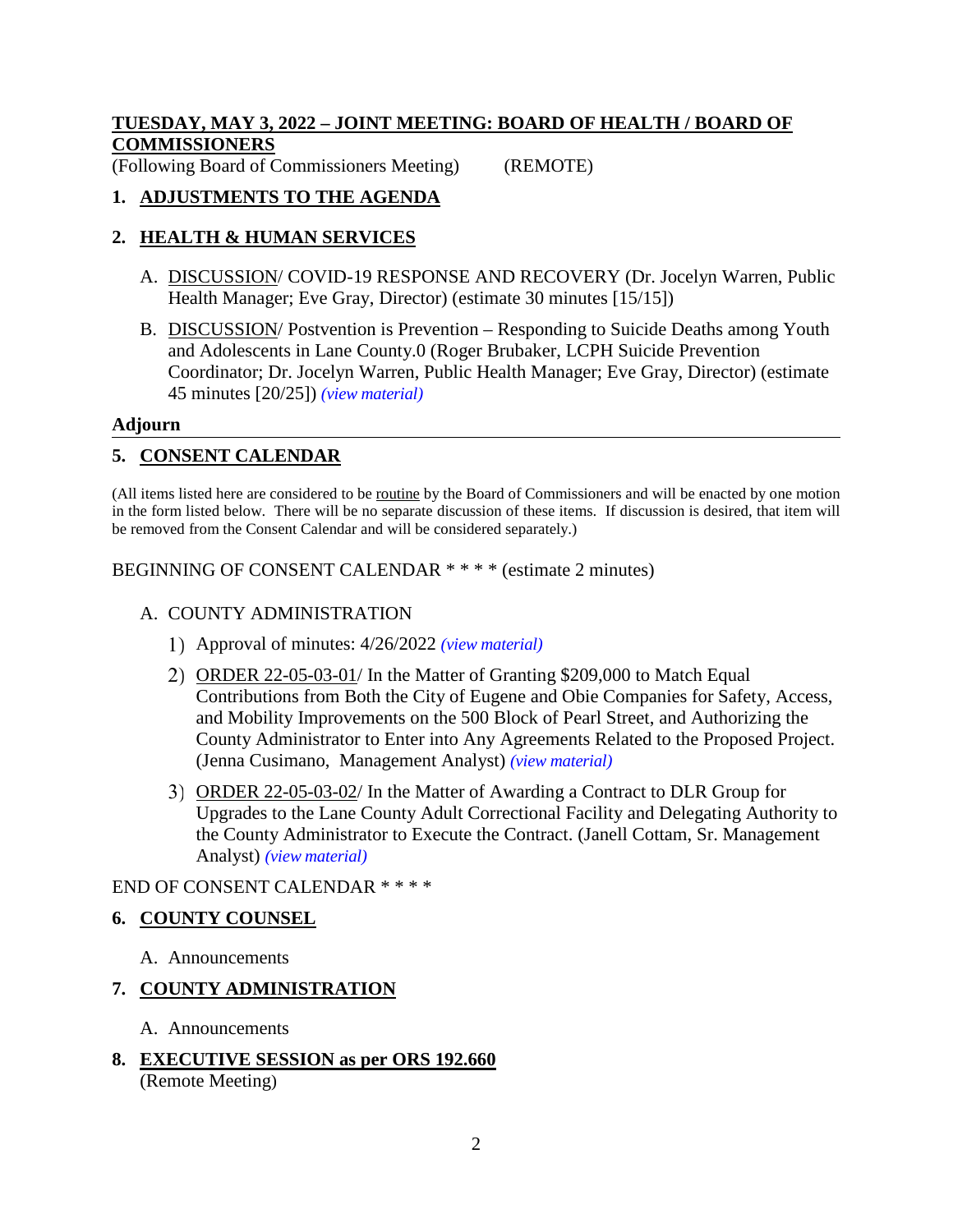#### **9. OTHER BUSINESS**

#### **10. Recess**

*During the COVID-19 global pandemic, the Board of Commissioners will be hosting their board meeting via webinar. To watch the live stream of the meeting, click [here](https://lanecounty.org/cms/One.aspx?portalId=3585881&pageId=7842434) – no registration is required to watch the live webcast. To participate in the public hearing portion of the meeting, please click [here](https://us06web.zoom.us/webinar/register/WN_nlGsfNNhQbKLFlswmUYz4A) to register to present during the public hearing.*

#### **TUESDAY, MAY 3, 2022 – REGULAR MEETING**

(1:30 p.m.) (REMOTE MEETING)

## **11. PUBLIC WORKS**

- A. THIRD READING AND PUBLIC HEARING/ ORDINANCE NO. 22-03/ In the Matter of Amending Lane Code Chapter 10.600 to Co-Adopt Amendments to Incorporate Changes in State Law and Modernize the Springfield Development Code for the Urbanizing Area Between the City Limits and Urban Growth Boundary of the City of Springfield and Adopting a Savings and Severability Clause. (File No. 509-PA21-05996) (PM & NBA 4/12/2022)(Lindsey Eichner, Principal Planner, Lane County; Mark Rust, AICP, Current Planning Supervisor, City of Springfield) (estimate 15 minutes [5/10]) *(view [4/12/22 material\)](http://www.lanecountyor.gov/UserFiles/Servers/Server_3585797/File/Government/BCC/2022/2022_AGENDAS/041222agenda/T.13.B.pdf) (view [4/25/22 material\)](http://www.lanecountyor.gov/UserFiles/Servers/Server_3585797/File/Government/BCC/2022/2022_AGENDAS/042622agenda/M.1.A.pdf)*
- B. REPORT BACK/ Analysis of Lane Code Land Use Regulations and Corresponding State Laws (PM & NBA 3/15/2022) (Keir Miller, LMD Manager; Amber Bell, Planning Director) (estimate 60 minutes [20/40]) *(view [material\)](http://www.lanecountyor.gov/UserFiles/Servers/Server_3585797/File/Government/BCC/2022/2022_AGENDAS/050322agenda/T.11.B.pdf)*

## **12. COMMISSIONERS' BUSINESS**

- A. Announcements
- **B.** Future Board Assignment Requests

#### **13. REVIEW ASSIGNMENTS**

## **14. EXECUTIVE SESSION as per ORS 192.660**

(Remote Meeting)

## **15. OTHER BUSINESS**

#### **Adjourn**

\*NOTE: Next scheduled Board of Commissioners' Meetings are Tuesday, May, 10 and/or Wednesday May 11, 2022.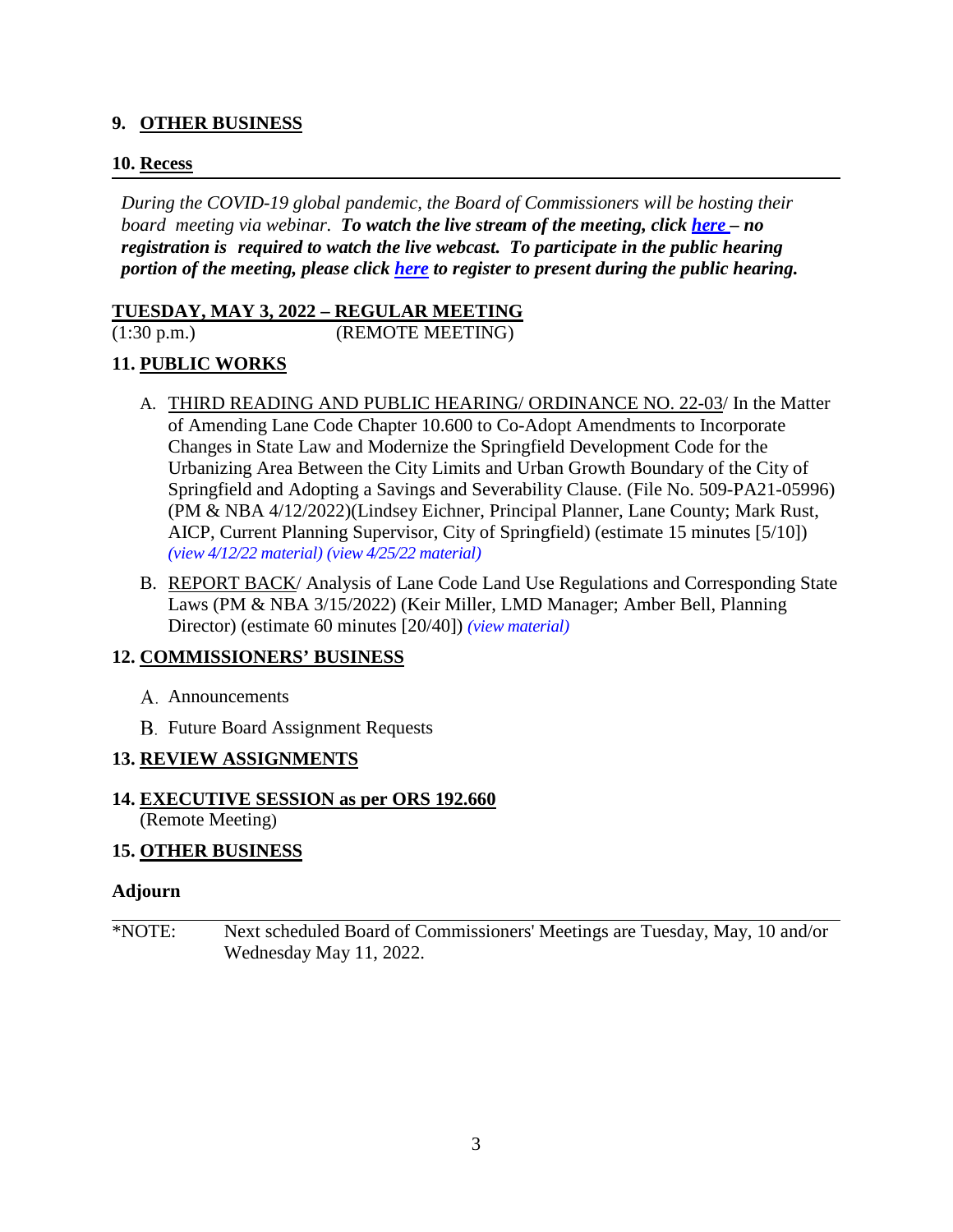## **LANE COUNTY BUDGET COMMITTEE Tuesday, May 3, 2022**

5:30 p.m.  $-8:00$  p.m.

*The Lane County Budget Committee will be hosting this meeting remotely due to remodeling of Harris Hall. To participate in the public comment portion of the meeting that will start at 7:00pm, please click [here](https://gcc02.safelinks.protection.outlook.com/?url=https%3A%2F%2Flanecounty.wufoo.com%2Fforms%2Flane-county-budget-committee-may-3-2022%2F&data=04%7C01%7CTawnya.ELLIS%40lanecountyor.gov%7Cc286f1d30273405d6f7c08da119ed8f1%7C74df5a22826e49429a741d199974dedf%7C0%7C0%7C637841671201769825%7CUnknown%7CTWFpbGZsb3d8eyJWIjoiMC4wLjAwMDAiLCJQIjoiV2luMzIiLCJBTiI6Ik1haWwiLCJXVCI6Mn0%3D%7C3000&sdata=usB9ANN%2BcX%2B%2B5h%2BdVla6km715V0bd598sL5QBo8TvM4%3D&reserved=0) to register for the May 3rd meeting as an audience participant. As an audience participant, your phone and webcam will be automatically muted, however, the committee will be providing the opportunity for speakers during the public comment portion of the meeting. During the public comment portion of the meeting, participants will be asked to raise their "virtual" hand to be recognized to speak. When their name is called, their microphone will be unmuted and they will be given a specified amount of time for their public comment. If you want to watch the meeting, you can watch the live stream of the meeting [here](https://lanecounty.org/cms/One.aspx?portalId=3585881&pageId=7842434) – no registration is required to watch the live webcast. Written public comment may also be sent to the committee at: LCGABUPL@lanecountyor.gov*

| I. | 5:30                      | <b>CALL MEETING TO ORDER</b>                                                                                                                                                                |
|----|---------------------------|---------------------------------------------------------------------------------------------------------------------------------------------------------------------------------------------|
|    | II. $5:30 - 5:45$         | <b>COMMITTEE BUSINESS</b><br>A. Election of FY 22-23 Chair & Vice Chair<br><b>B.</b> Approve Committee Minutes<br>May 20 <sup>th</sup> , 2021<br>January 19th, 2022<br>C. Committee Process |
|    | <b>III.</b> $5:45 - 6:25$ | <b>BUDGET MESSAGE</b><br>Steve Mokrohisky, County Administrator                                                                                                                             |
|    | IV. $6:25-6:50$           | <b>BUDGET OVERVIEW</b><br>Christine Moody, Budget & Financial Planning<br>Manager                                                                                                           |
|    | $6:50 - 7:00$             | <b>BREAK</b>                                                                                                                                                                                |
|    | <b>V.</b> $7:00-7:55$     | <b>PUBLIC HEARING</b>                                                                                                                                                                       |
|    | IX. $7:55 - 8:00$         | <b>COMMITTEE BUSINESS</b>                                                                                                                                                                   |
|    |                           |                                                                                                                                                                                             |

**X.** 8:00 **ADJOURN**